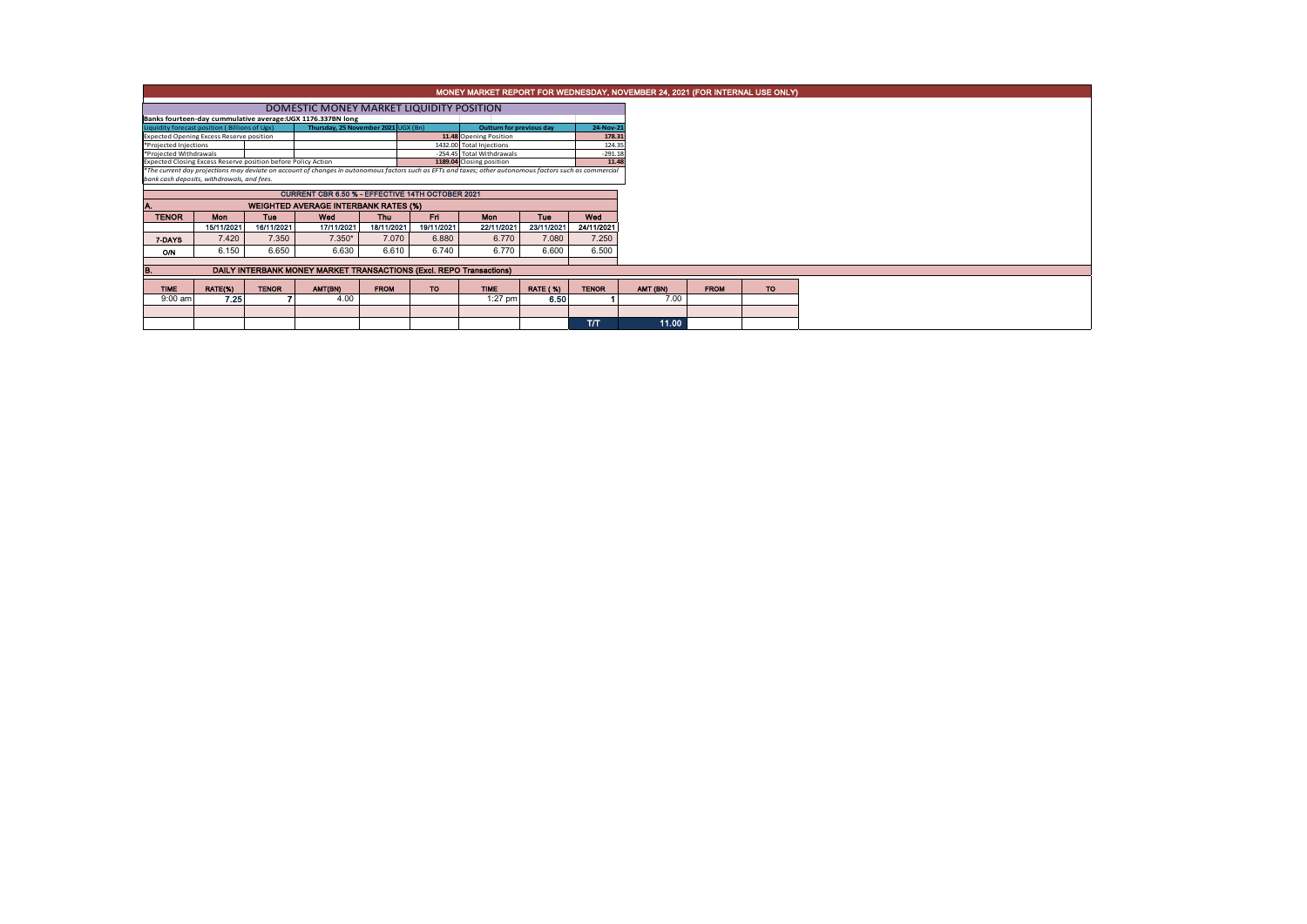| 9.500                                      |                                                                        |                       |                                                                                             |                 |                          | <b>CBR AND THE 7- DAY WAR INTERBANK RATES</b>                     |                  |                                        |                                                |              |            |                       |  |
|--------------------------------------------|------------------------------------------------------------------------|-----------------------|---------------------------------------------------------------------------------------------|-----------------|--------------------------|-------------------------------------------------------------------|------------------|----------------------------------------|------------------------------------------------|--------------|------------|-----------------------|--|
|                                            |                                                                        |                       |                                                                                             |                 |                          |                                                                   |                  |                                        |                                                |              |            |                       |  |
| 9.000                                      |                                                                        |                       |                                                                                             |                 |                          |                                                                   |                  |                                        |                                                |              |            |                       |  |
| 8.500<br>8.000                             |                                                                        |                       |                                                                                             |                 |                          |                                                                   |                  |                                        |                                                |              |            |                       |  |
| 7.500                                      |                                                                        |                       |                                                                                             |                 |                          |                                                                   |                  |                                        |                                                |              |            |                       |  |
| 7.000                                      |                                                                        |                       |                                                                                             |                 |                          |                                                                   |                  |                                        |                                                |              |            |                       |  |
| 6.500                                      |                                                                        |                       |                                                                                             |                 |                          |                                                                   |                  | .                                      |                                                |              |            |                       |  |
| 6.000                                      |                                                                        |                       |                                                                                             |                 |                          | .                                                                 |                  |                                        |                                                |              |            |                       |  |
| 5.500                                      |                                                                        |                       |                                                                                             |                 |                          |                                                                   |                  |                                        |                                                |              |            |                       |  |
| 5.000                                      |                                                                        |                       |                                                                                             |                 |                          |                                                                   |                  |                                        |                                                |              |            |                       |  |
| 4.500<br>4.000                             |                                                                        |                       |                                                                                             |                 |                          |                                                                   |                  |                                        |                                                |              |            |                       |  |
|                                            | 05/11/2021                                                             |                       | 08/11/2021  09/11/2021  10/11/2021  11/11/2021                                              |                 |                          | 12/11/2021                                                        |                  |                                        | 15/11/2021  16/11/2021  17/11/2021  18/11/2021 | 19/11/2021   | 22/11/2021 | 23/11/2021 24/11/2021 |  |
|                                            |                                                                        |                       |                                                                                             |                 |                          |                                                                   |                  |                                        |                                                |              |            |                       |  |
|                                            |                                                                        |                       |                                                                                             |                 |                          |                                                                   |                  |                                        |                                                |              |            |                       |  |
|                                            |                                                                        |                       |                                                                                             |                 |                          | • Overnight WAR -7-day WAR - CBR rate - Upper bound - Lower bound |                  |                                        |                                                |              |            |                       |  |
| D.                                         |                                                                        |                       | MONETARY POLICY OPERATIONS MATURITIES PROFILE: (25-NOV- 2021 TO 23-DEC- 2021)               |                 |                          |                                                                   |                  |                                        |                                                |              |            |                       |  |
| <b>DATE</b>                                | <b>THUR</b>                                                            | <b>THUR</b>           | <b>THUR</b>                                                                                 | <b>THUR</b>     | <b>THUR</b>              | <b>TOTAL</b>                                                      |                  |                                        |                                                |              |            |                       |  |
|                                            | 25-Nov-21                                                              | 02-Dec-21             | 09-Dec-21                                                                                   | 16-Dec-21       | 23-Dec-21                |                                                                   |                  |                                        |                                                |              |            |                       |  |
| <b>REPO</b>                                | 1,148.35                                                               | ÷                     |                                                                                             |                 | $\sim$                   | 1,148.35                                                          |                  |                                        |                                                |              |            |                       |  |
| <b>REV REPO</b>                            | $\sim$                                                                 | $\sim$                | $\sim$                                                                                      |                 | $\overline{\phantom{a}}$ | $\sim$                                                            |                  |                                        |                                                |              |            |                       |  |
| <b>BOU BILL/DEI</b>                        |                                                                        | 180.00                | $\sim$                                                                                      | 20.00           | $\sim$                   | 200.00                                                            |                  |                                        |                                                |              |            |                       |  |
| <b>TOTALS</b>                              | 1.148.35                                                               | 180.00                | $\Delta \sim 10^{-11}$                                                                      | 20.00           | <b>COL</b>               | 1.348.35                                                          |                  |                                        |                                                |              |            |                       |  |
|                                            |                                                                        |                       | Total O/S Deposit Auction & BOU Bill balances held by BOU up to 27 JANUARY 2022: UGX 291 BN |                 |                          |                                                                   |                  |                                        |                                                |              |            |                       |  |
|                                            |                                                                        |                       | Total O/S Repo, Reverse Repo, BOU Bill balances held by BOU: UGX 1,439 BN                   |                 |                          |                                                                   |                  |                                        |                                                |              |            |                       |  |
|                                            |                                                                        |                       |                                                                                             |                 |                          |                                                                   |                  |                                        |                                                |              |            |                       |  |
|                                            | (EI) STOCK OF TREASURY SECURITIES                                      |                       |                                                                                             |                 | EII)                     | <b>MONETARY POLICY MARKET OPERATIONS</b>                          |                  |                                        |                                                |              |            |                       |  |
|                                            | LAST TBIILS ISSUE DATE: 11-NOVEMBER--2021                              |                       |                                                                                             |                 |                          |                                                                   |                  | (VERTICAL REPOS, REV-REPOS & BOU BILL) |                                                |              |            |                       |  |
|                                            | On-the-run O/S T-BILL STOCKs (Bns-UGX)                                 |                       | 6.764.03                                                                                    | 25/11/2021      | OMO                      | <b>ISSUE DATE</b>                                                 | <b>AMOUNT</b>    | <b>WAR</b>                             | <b>RANGE</b>                                   | <b>TENOR</b> |            |                       |  |
|                                            | On-the-run O/S T-BONDSTOCKs(Bns-UGX)<br>TOTAL TBILL & TBOND STOCK- UGX |                       | 21,558.63<br>28,322.66                                                                      | 25/11/2021 REPO | <b>REPO</b>              | 02-Nov<br>04-Nov                                                  | 128.00<br>408.50 | 6.500<br>6.500                         |                                                |              |            |                       |  |
|                                            |                                                                        |                       |                                                                                             |                 | <b>BBILL</b>             | 04-Nov                                                            | 135.27           | 7.012                                  |                                                | 28           |            |                       |  |
| O/S=Outstanding                            | <b>TOTAL STOCK YTM (%)</b>                                             |                       | <b>CHANGE IN</b>                                                                            |                 | <b>BBILL</b>             | 04-Nov                                                            | 9.89             | 7.003                                  |                                                | 56           |            |                       |  |
|                                            | (BN UGX)                                                               | AT CUT OFF* YTM (+/-) |                                                                                             |                 | <b>BBILL</b>             | 04-Nov                                                            | 59.97            | 7.452                                  |                                                | 84           |            |                       |  |
|                                            | 125.10                                                                 | 6.555                 | 0.016                                                                                       |                 | <b>REPO</b>              | 05-Nov                                                            | 68.00            | 6.500                                  |                                                | 6            |            |                       |  |
|                                            | 441.59                                                                 | 8.500                 | 0.081                                                                                       |                 | <b>REPO</b>              | 08-Nov                                                            | 169.00           | 6.500                                  |                                                |              |            |                       |  |
|                                            | 6,197.34                                                               | 10.500                | 0.350                                                                                       |                 | <b>REPO</b>              | 10-Nov                                                            | 236.50           | 6.500                                  |                                                |              |            |                       |  |
|                                            | 200.00                                                                 | 10.000                | $-1.500$                                                                                    |                 | <b>REPO</b>              | 11-Nov                                                            | 616.00           | 6.500                                  |                                                |              |            |                       |  |
|                                            |                                                                        | 13.100                | 1.710                                                                                       |                 | <b>REPO</b>              | 18-Nov                                                            | 453.00           | 6.500                                  |                                                |              |            |                       |  |
| <b>MATURITY</b><br>91<br>364<br>3YR<br>5YR | 1,219.91                                                               | 13.000                | $-0.410$                                                                                    |                 | <b>REPO</b>              | 19-Nov                                                            | 114.00           | 6.500                                  |                                                | 3            |            |                       |  |
| 10YR                                       | 10,109.18                                                              | 13.500                | $-0.239$                                                                                    |                 | <b>REPO</b>              | 22-Nov                                                            | 105.50           | 6.500                                  |                                                | $\mathbf{3}$ |            |                       |  |
| 15YR                                       | 8,469.61                                                               | 15,500                | 1.410                                                                                       |                 | <b>REPO</b>              | 23-Nov                                                            | 348.00           | 6.500                                  |                                                |              |            |                       |  |
| 182<br>2YR<br><b>20YR</b>                  | 1,559.93                                                               | 15.500                | $-0.450$                                                                                    |                 | <b>REPO</b>              | 24-Nov                                                            | 241.00           | 6.500                                  |                                                |              |            |                       |  |